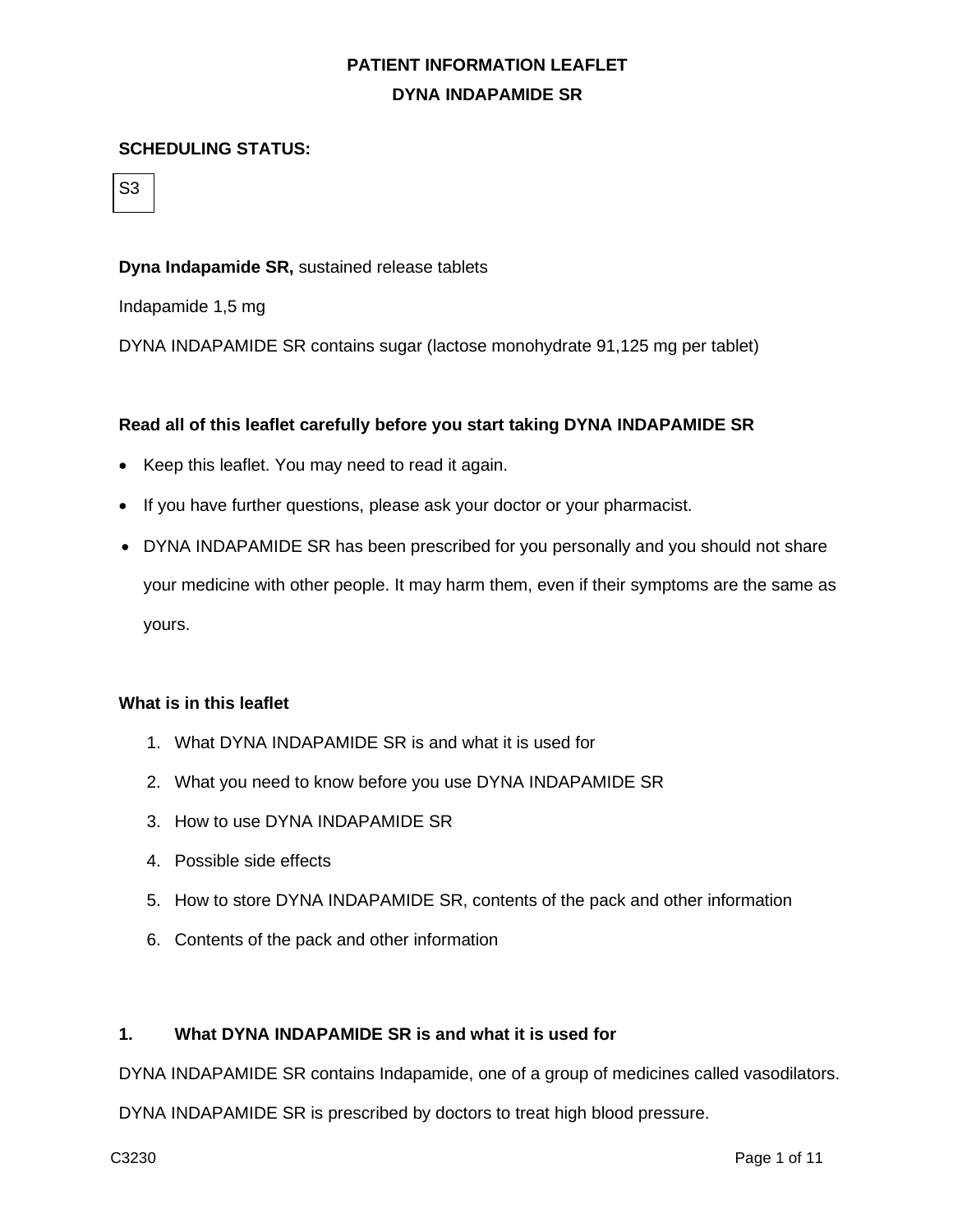## **2. What you need to know before you take DYNA INDAPAMIDE SR**

#### **Do not take DYNA INDAPAMIDE SR:**

• if you are allergic (hypersensitive) to indapamide, other sulphonamide type medications (also called sulfa medications and used for the treatment of different infections), or any of the components of DYNA INDAPAMIDE SR.

Please inform your doctor if you are allergic to sulphonamide type medicines (sulfa medications), especially if you have had incidents of allergic reactions after receiving such medicines.

- if you are pregnant or while you are breastfeeding, as the safety of DYNA INDAPAMIDE SR in pregnancy and breast feeding is not known.
- severe liver disease
- severe kidney disease

## **Warnings and precautions**

Special care should be taken with DYNA INDAPAMIDE SR:

- if you are elderly as you may be more sensitive to the electrolyte and blood pressure lowering effect of DYNA INDAPAMIDE SR
- if you have kidney damage or are unable to urinate
- if you have diabetes, monitoring of blood glucose (blood sugar) is important in the presence of hypokalaemia.
- if you suffer from gout, which may worsen due to increased levels of uric acid in the blood
- if you have any damage to your liver resulting in loss of liver function
- if you had a sympathectomy (operation to block a nerve in the middle of your body to treat conditions such as excessive sweating or severe facial flushing/blushing)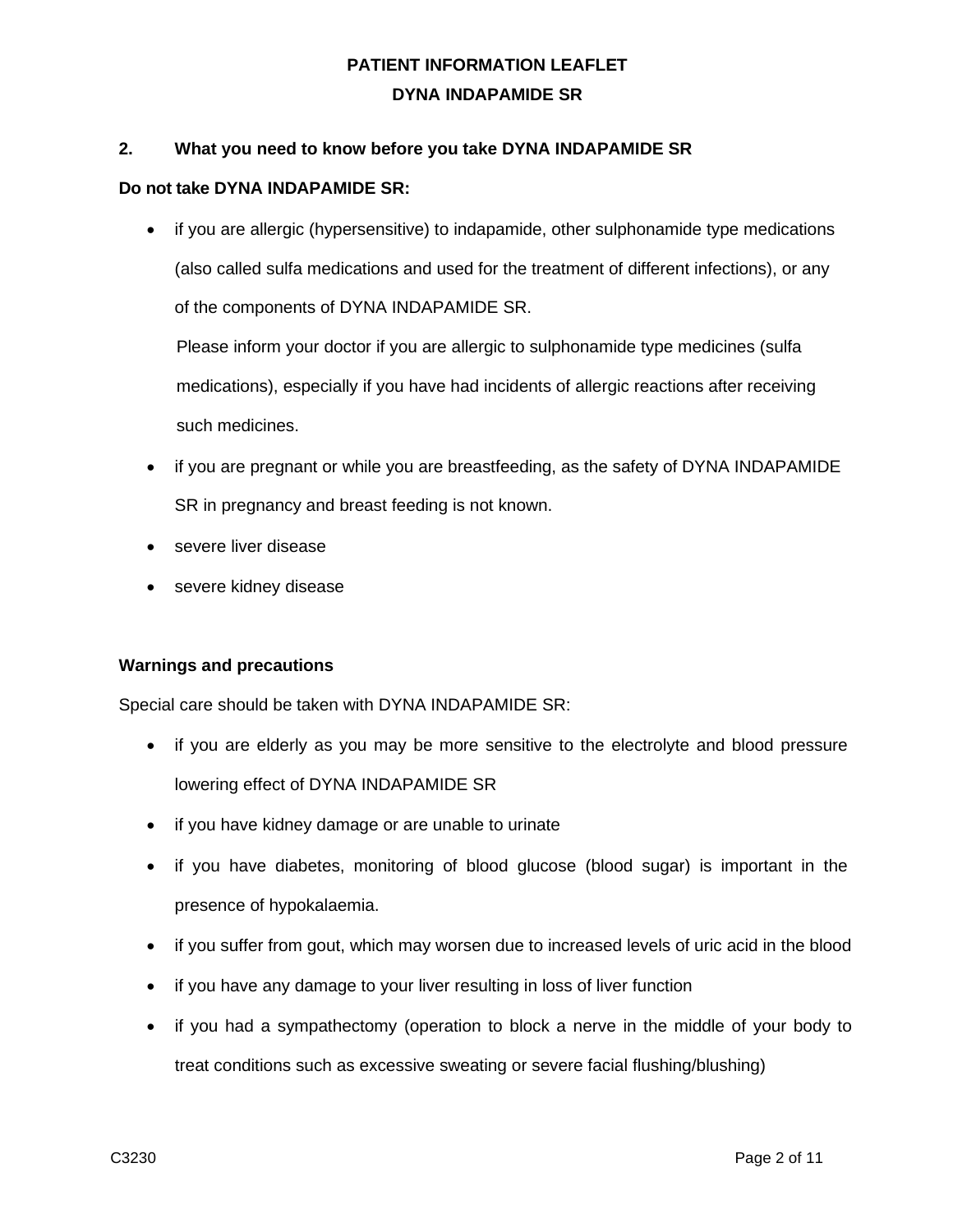- if you are allergic to other sulphonamide-type medicines that may lead to allergic reaction when taking DYNA INDAPAMIDE SR
- if you have electrolyte imbalance due to dehydration. Your doctor may check for low sodium or potassium levels or high calcium levels
- if you have an irregular heart rhythm condition
- if you are taking other diuretics while taking DYNA INDAPAMIDE SR it may cause hypokalaemia, and is not recommended
- if your liver does not function properly, DYNA INDAPAMIDE SR should not be taken
- if you have a photosensitivity reaction while taking DYNA INDAPAMIDE SR. If you have to continue taking the medication, it is recommended to protect exposed areas to the sun or to artificial UVA.
- if you have rare hereditary problems of galactose intolerance, the Lapp lactase deficiency or glucose-galactose malabsorption, you should not take this medicine.
- if you are an athlete, you must be aware of the fact that this medicinal product contains a drug substance, which may give a positive reaction in doping tests.

## **Children and adolescents:**

Children: Safety and efficacy has not been established and DYNA INDAPAMIDE SR is not recommended for use in children.

## **Other medicines and DYNA INDAPAMIDE SR**

Always tell your healthcare provider if you are taking any other medicine. (This includes complementary or traditional medicines.)

• lithium (used to treat depression) due to increased levels of lithium in the blood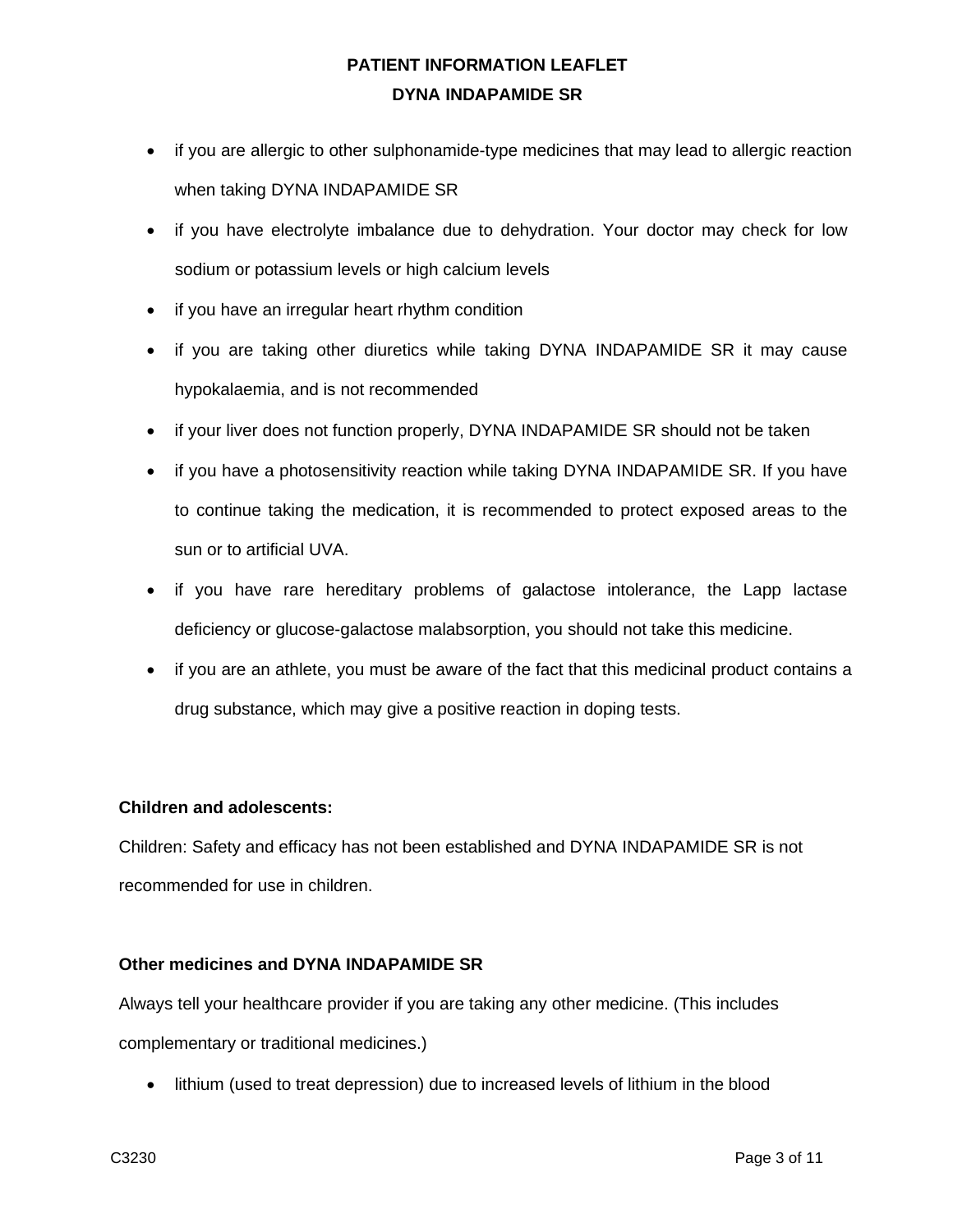- The following medicines if used with DYNA INDAPAMIDE SR can cause serious abnormal heart rhythm
- medications used for heart rhythm problems (e.g. quinidine, hydroquinidine, disopyramide, amiodarone, sotalol, ibutilide, dofetilide)
- medications used to treat mental disorders such as depression, anxiety, schizophrenia, some antipsychotics: phenothiazines (chlorpromazine, cyamemazine, levomepromazine, thioridazine, trifluoperazine), benzamides (amisulpride, sulpiride, sultopride, tiapride) butyrophenones (droperidol, haloperidol)
- other medicines bepridil (to treat angina), cisapride (to treat gastric reflux), diphemanil (treat excessive sweating), antibiotics -erythromycin IV, sparfloxacin and moxifloxacin, halofantrine (to treat malaria), mizolastine (anti-allergy medicine), pentamidine (to treat pneumonia), vincamine IV (to treat high blood pressure)
- non-steroidal anti-inflammatory drugs for pain relief (e.g. ibuprofen) or high doses of aspirin may decrease effect of DYNA INDAPAMIDE SR
- angiotensin converting enzyme (ACE) inhibitors, e.g. enalapril, ramipril (used to treat high blood pressure and heart failure) may increase effect of DYNA INDAPAMIDE SR
- baclofen (to treat muscle stiffness occurring in diseases such as multiple sclerosis) may increase effect of DYNA INDAPAMIDE SR
- allopurinol (for the treatment of gout) as hypersensitivity/allergic reactions may be increased
- digoxin (to treat angina) toxic effects may be increased
- metformin (used in the treatment of diabetes) results in an increased risk of lactic acidosis (too much lactic acid in the body) with symptoms such as stomach discomfort, muscle pain, muscle cramping, unusual tiredness or weakness
- iodinated contrast media (used for tests involving X-rays) increase the risk of kidney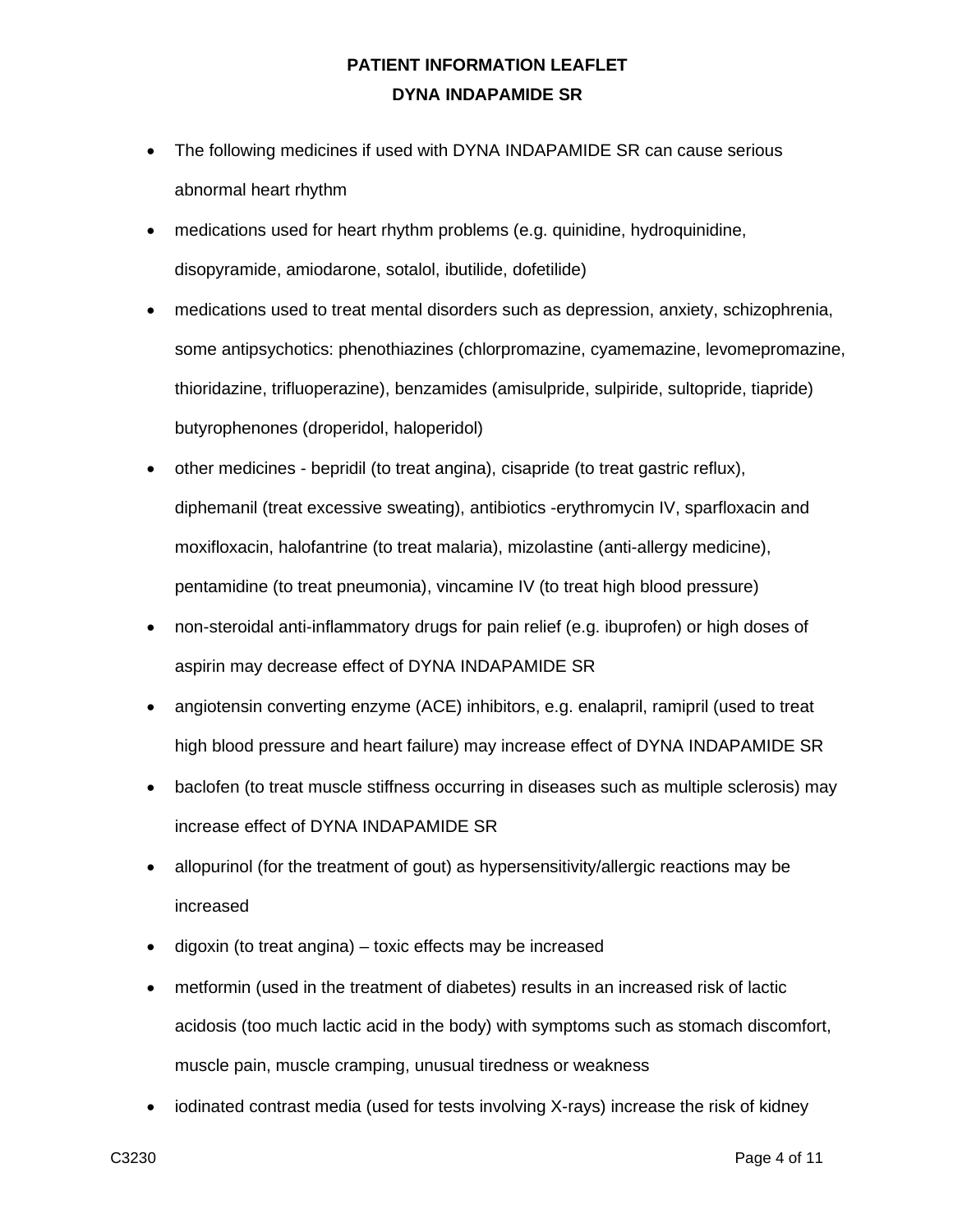disease

- imipramine (to treat depression) may increase risk of low blood pressure when getting up from a lying or sitting position
- calcium tablets or other calcium supplements may increase calcium levels in the blood
- angiotensin converting enzyme (ACE) inhibitors, e.g. enalapril, ramipril (used to treat high blood pressure and heart failure) may increase effect of DYNA INDAPAMIDE SR
- baclofen (to treat muscle stiffness occurring in diseases such as multiple sclerosis) may increase effect of DYNA INDAPAMIDE SR
- ciclosporin, tacrolimus or other medicines to depress the immune system after organ transplantation, to treat autoimmune diseases, or severe rheumatic or dermatological diseases
- corticosteroids, tetracosactide, decreases the effect of DYNA INDAPAMIDE SR.

## **DYNA INDAPAMIDE SR with food and drink and alcohol**

DYNA INDAPAMIDE SR can be taken with or without food.

## **Pregnancy, breastfeeding and fertility**

#### **DO NOT use DYNA INDAPAMIDE SR if you are pregnant or suspect that you are pregnant**

Contact your doctor immediately.

DO NOT use DYNA INDAPAMIDE SR if you are breast feeding.

#### **DYNA INDAPAMIDE SR contains lactose monohydrate**

If you have been told by your doctor that you have an intolerance to some sugars, contact your doctor before taking this medicinal product.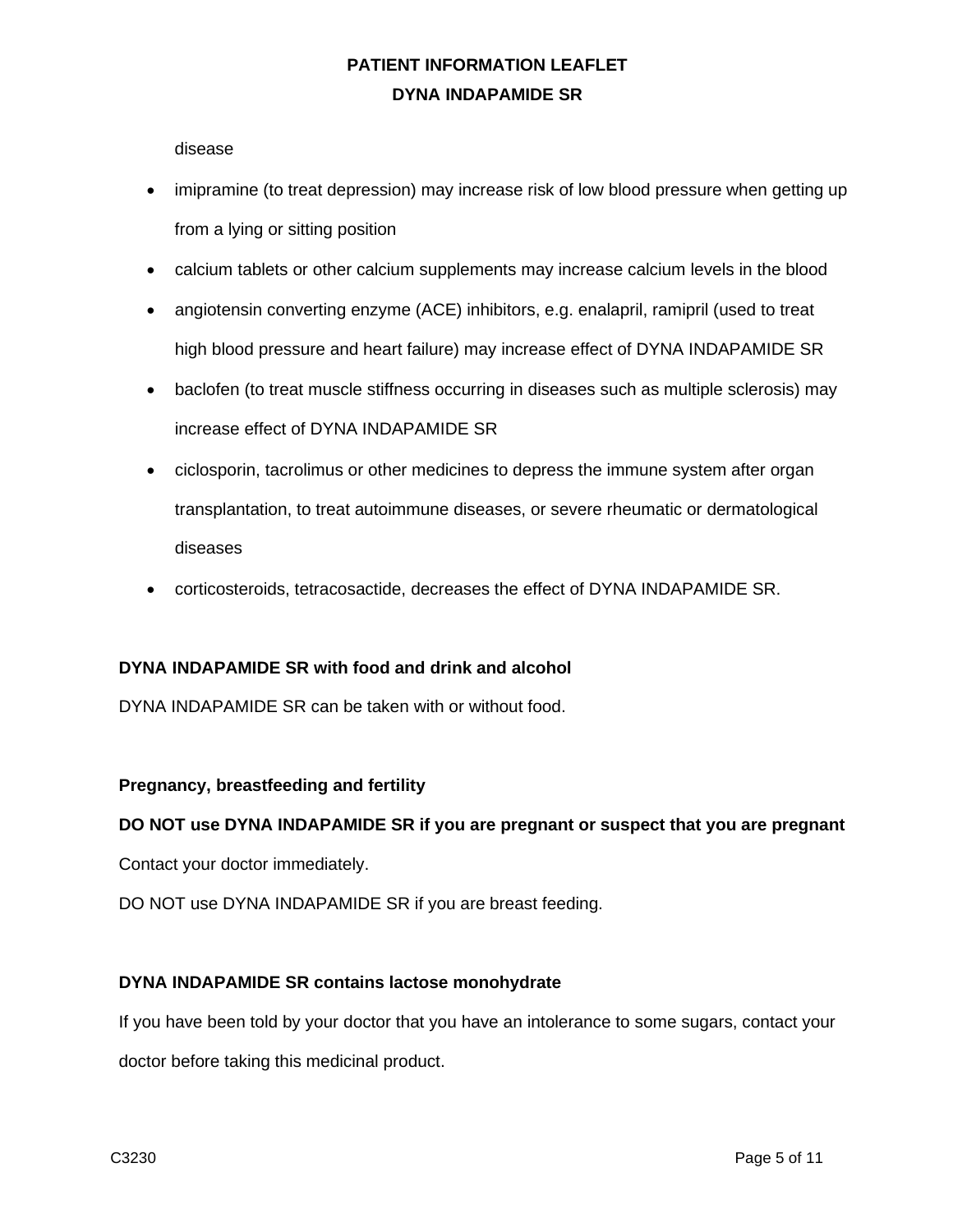### **3. How to take DYNA INDAPAMIDE SR**

Do not share medicines prescribed for you with any other person.

Always use DYNA INDAPAMIDE SR exactly as your doctor has instructed you. You should check with your doctor or pharmacist if you are unsure.

*Adults:*

Take one DYNA INDAPAMIDE SR tablet every day, preferably taken on arising in the morning.

Always take DYNA INDAPAMIDE SR exactly as your doctor has instructed you. You should check with your doctor or pharmacist if you are unsure.

The tablet should be swallowed whole with water and not chewed preferably taken when waking in the morning

Your doctor will tell you how long your treatment with DYNA INDAPAMIDE SR will last. If you have the impression that the effect of DYNA INDAPAMIDE SR is too strong or too weak, tell your doctor or pharmacist.

## **If you take more DYNA INDAPAMIDE SR than you should:**

In the event of overdosage, consult your doctor or pharmacist. If neither is available, contact the nearest hospital or poison control centre.

Symptoms of overdose may include:

- allergic skin rashes
- stomach pain
- nausea
- photosensitivity (extreme sensitivity to ultraviolet (UV) rays from the sun and other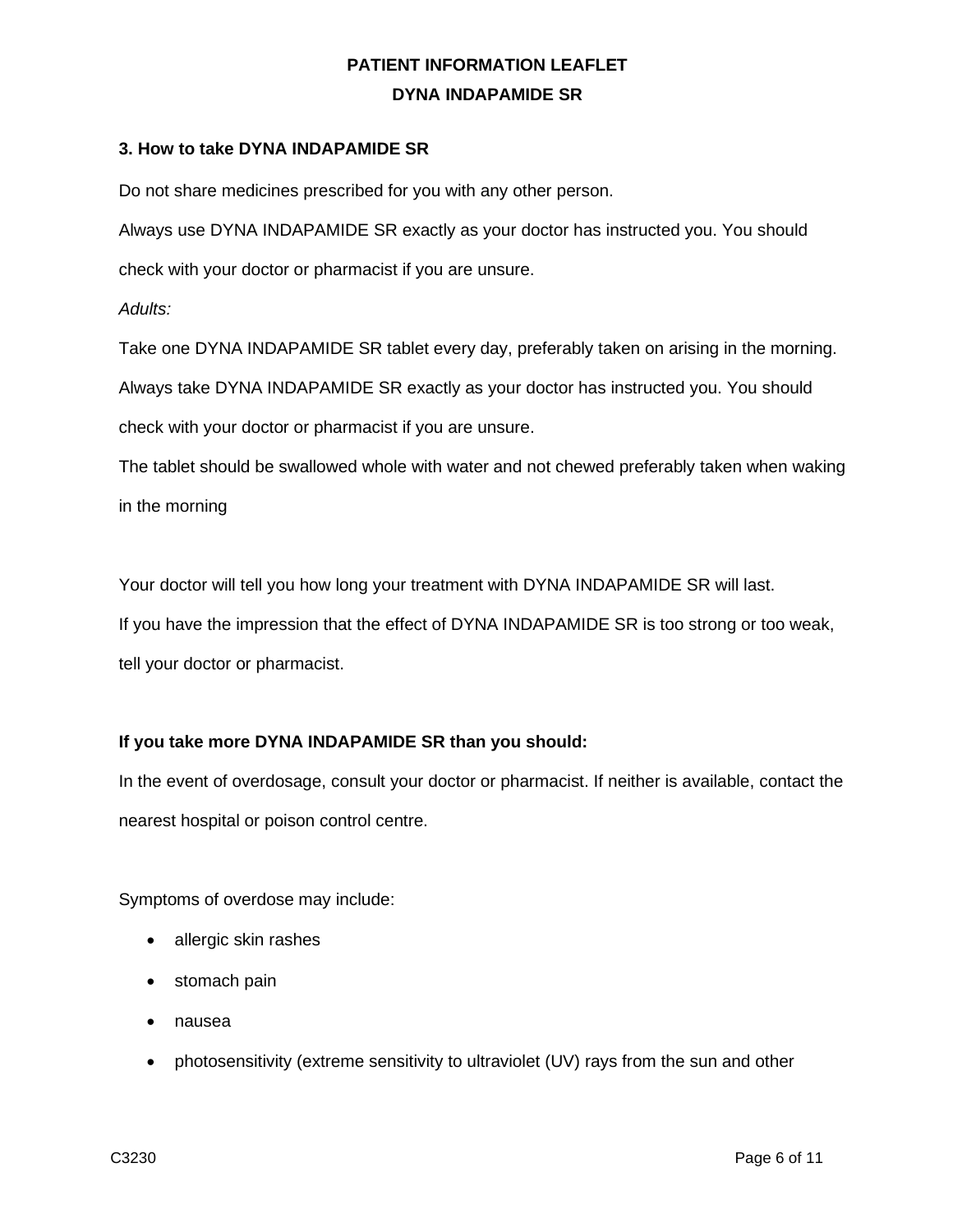sources of light)

- dizziness
- weakness and tingling or pricking feeling on the skin ('pins and needles').

## **If you forget to take DYNA INDAPAMIDE SR:**

If you forget to take DYNA INDAPAMIDE SR, take the next dose as soon as you remember, then continue to take DYNA INDAPAMIDE SR at the usual times. Do not take a double dose to make up for forgotten individual doses.

## **If you stop taking DYNA INDAPAMIDE SR**

The treatment for high blood pressure is usually life-long and you should discuss with your doctor before stopping this medicinal product.

## **4. Possible side effects**

DYNA INDAPAMIDE SR can have side effects.

Not all side effects reported for DYNA INDAPAMIDE SR are included in this leaflet. Should your general health worsen, or if you experience any untoward effects while using DYNA INDAPAMIDE SR, please consult your doctor, pharmacist or other healthcare professional for advice.

If any of the following happens, stop taking DYNA INDAPAMIDE SR and tell your doctor immediately or go to the casualty department at your nearest hospital:

- swelling of the hands, feet, ankles, face, lips, mouth or throat, which may cause difficulty in swallowing or breathing
- rash or itching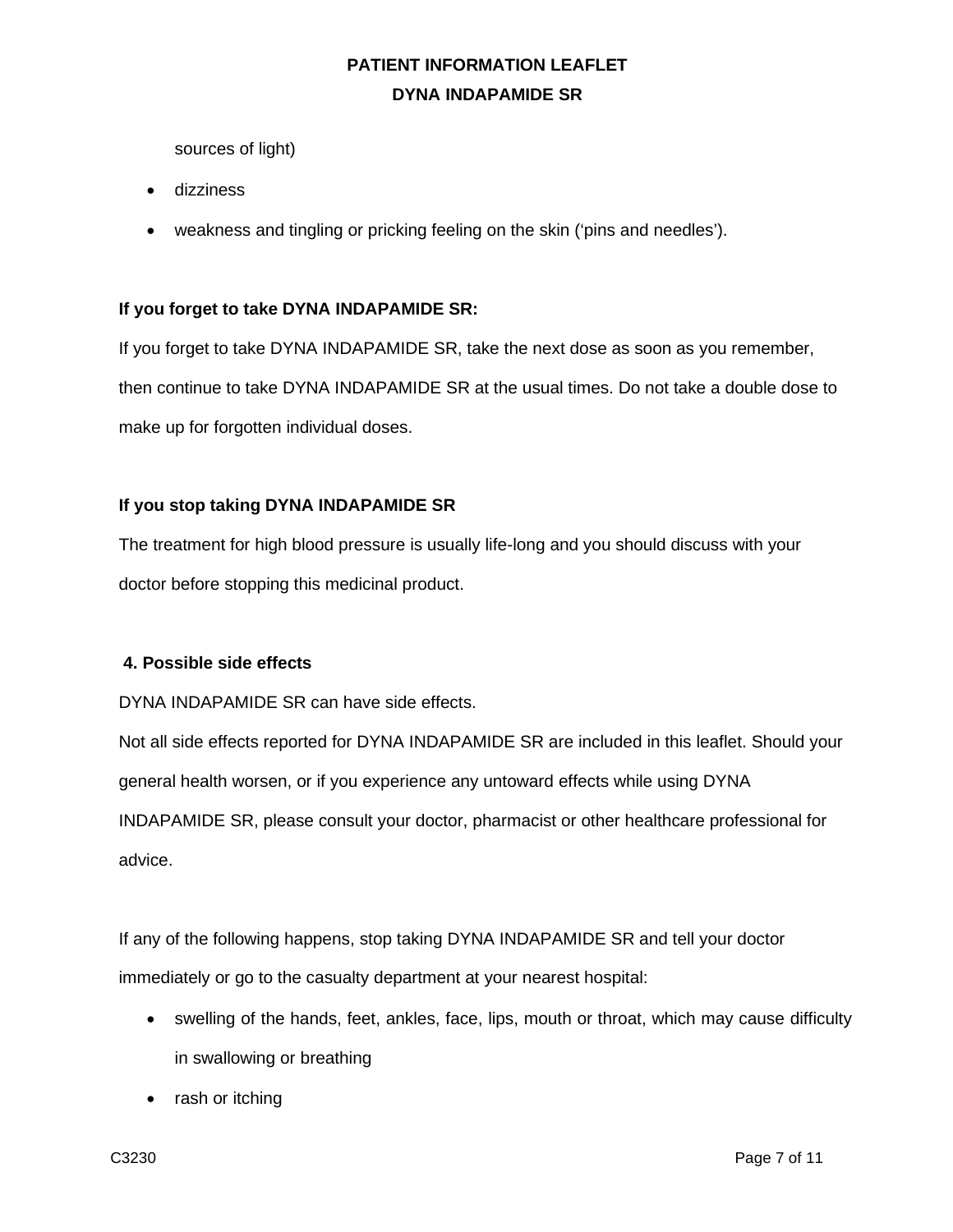• fainting

These are all very serious side effects. If you have them, you may have had a serious allergic reaction to DYNA INDAPAMIDE SR. You may need urgent medical attention or hospitalisation.

Tell your doctor immediately or go to the casualty department at your nearest hospital if you notice any of the following:

- difficulty breathing, shortness of breath, tight chest
- fainting
- abnormal heart rhythm which can lead to sudden cardiac death
- reduced liver function with symptoms such as include abdominal pain or swelling, jaundice, nausea and vomiting, diagnosed with hepatitis (viral infection of the liver) (viral infection of the liver, cholestatic jaundice (symptoms include yellow skin or eyes)
- toxic epidermic necrolysis and Stevens-Johnson syndrome (fever and flu-like symptoms followed by skin blisters and peeling)
- kidney failure, symptoms include loss of appetite and fatigue)

These are all serious side effects. You may need urgent medical attention.

Tell your doctor if you notice any of the following:

Frequent side effects:

• both flat and raised 'bumps' on the skin

Less frequent side effects:

- abnormal blood counts, anaemia, tendency to bleed easily
- electrolyte imbalance sodium, potassium (symptoms such as tiredness and leg cramps), calcium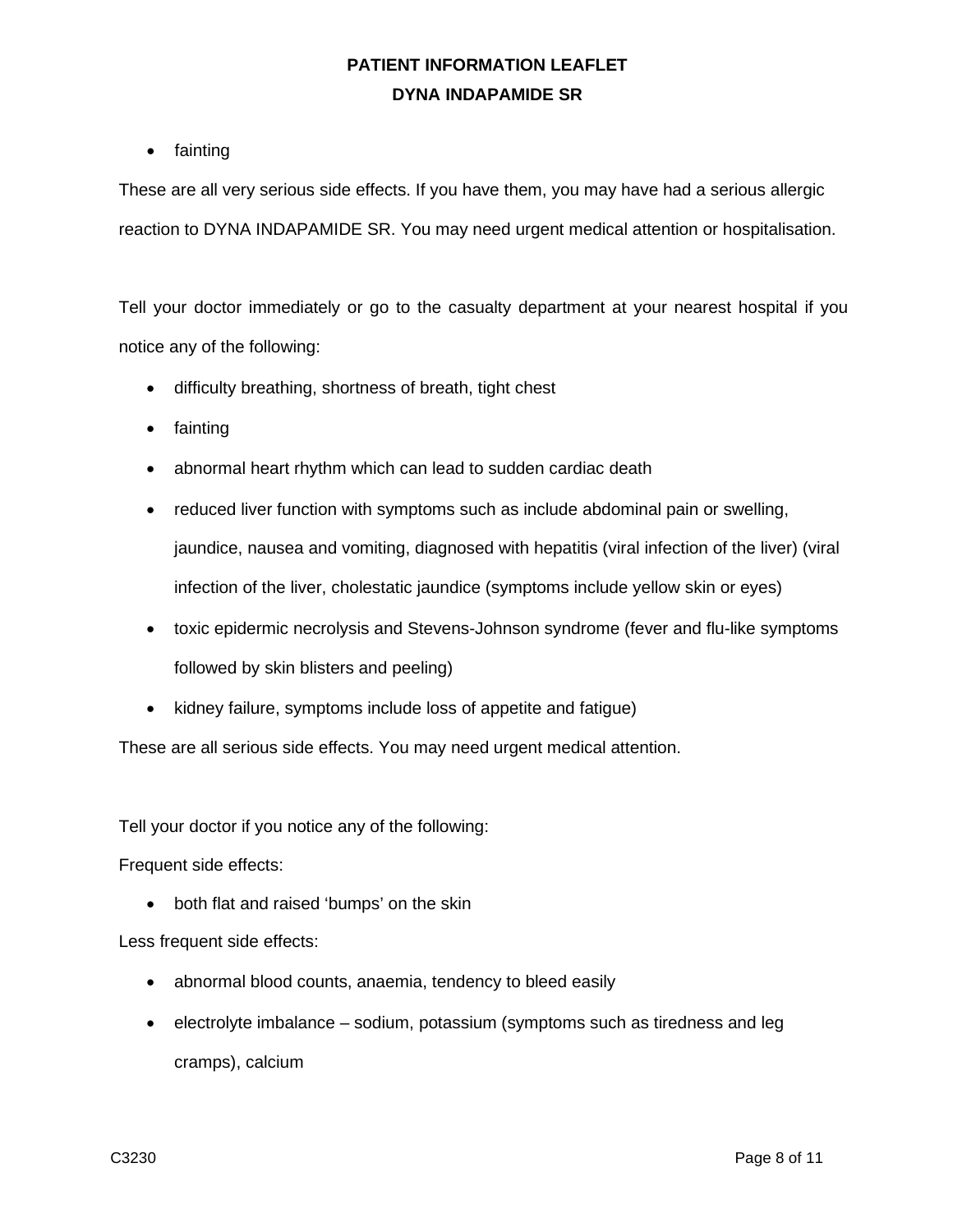- headaches, dizziness especially when standing up from lying or sitting position), tiredness, 'pins and needles' feeling on the skin
- low blood pressure
- anorexia (eating disorder characterized by low body weight), stomach pain, gas and bloatedness, nausea, vomiting, constipation, diarrhoea, dry mouth, pancreatitis (inflammation of the pancreas)
- discolouration of the skin produced by small bleeding vessels, urticaria or hives (a kind of skin rash with red, raised, itchy bumps).

The following side effects have been reported but the frequency for them to occur is not known:

- short sightedness, blurred vision, vision loss
- possible worsening of pre-existing acute disseminated lupus erythematosus (collection of autoimmune diseases in which the immune system attacks healthy

tissues), photosensitivity reactions (an extreme sensitivity to ultraviolet (UV) rays from the sun and other sources of light)

• abnormal electrocardiogram (showing the heartbeat pattern), blood tests showing increased glucose/sugar levels, uric acid and liver enzyme levels.

If you notice any side effects not mentioned in this leaflet, please inform your doctor or pharmacist.

#### **Reporting of side effects**

If you get side effects, talk to your doctor or pharmacist. This includes any possible side effects not listed in this leaflet. You can also report side effects to SAHPRA via the "**6.04 Adverse Drug** 

**Reporting Form**", found online under SAHPRA's publications:

[https://www.sahpra.org.za/Publications/Index/8.](https://www.sahpra.org.za/Publications/Index/8)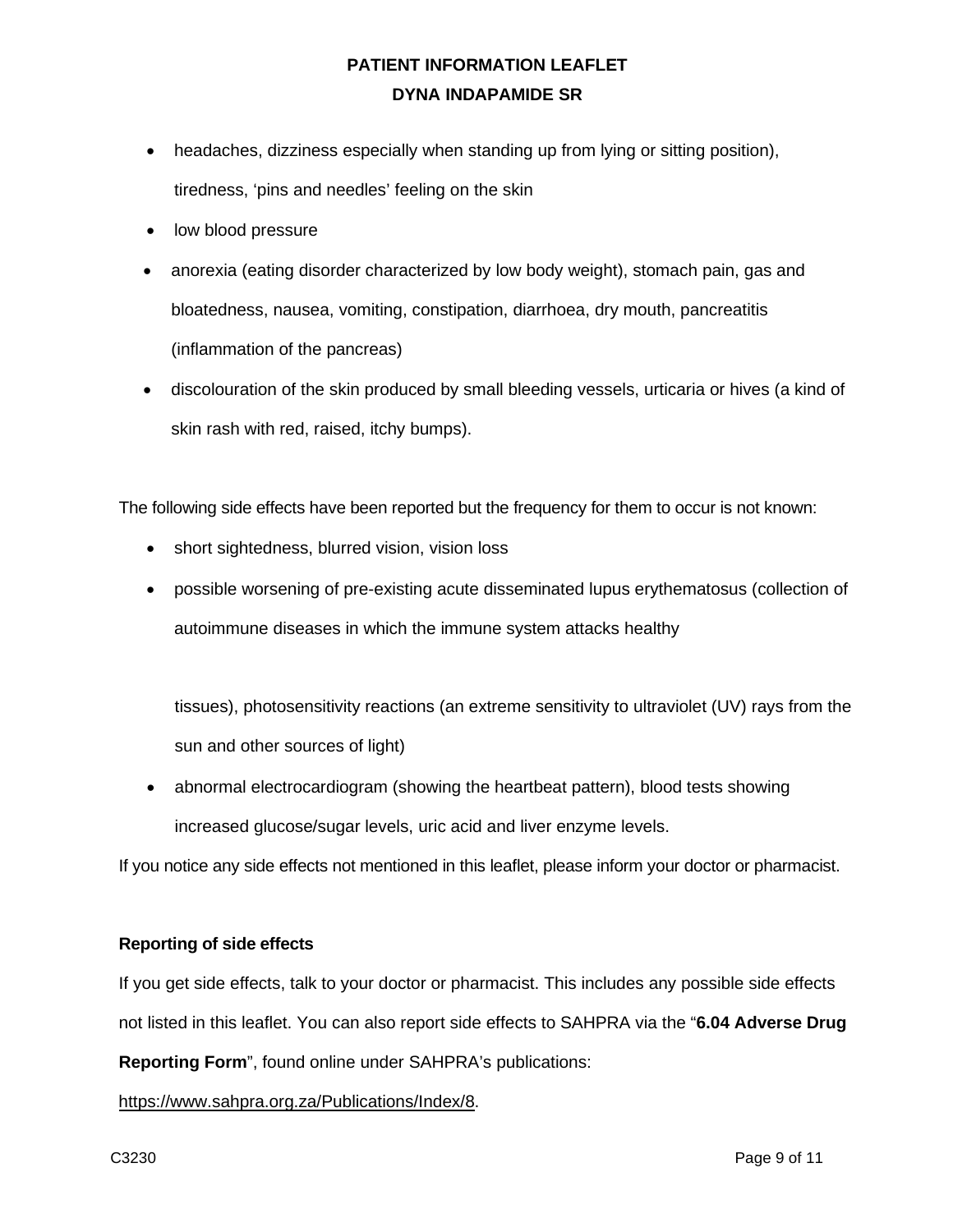By reporting side effects, you can help provide more information on the safety of DYNA INDAPAMIDE SR.

### **5. How to store DYNA INDAPAMIDE**

Store all medicines out of reach of children Store at or below 25 °C in original container Do not remove the blisters from the outer carton until required for use Do not use after the expiry date stated on the carton Return all unused medicine to your pharmacist Do not dispose of unused medicine in drains or sewerage systems (e.g. toilets).

### **6. Contents of the pack and other information**

#### **What DYNA INDAPAMIDE SR contains**

The active substance is Indapamide.

Each tablet contains 1.5 mg Indapamide

## **The other ingredients are:**

Hypromellose, cellactose (a combination of alpha-lactose monohydrate and cellulose powder), povidone, silica (colloidal anhydrous), magnesium stearate, opadry Y-1-7000 (a combination of titanium dioxide, hypromellose and macrogol 400).

## **What DYNA INDAPAMIDE SR looks like and contents of the pack**

DYNA INDAPAMIDE SR film coated tablets are white, round, slightly biconvex film tablets. It is packed in aluminium foil and transparent, hard PVC/PVDC foil blister strips of 3 x 10 tablets inside an outer carton box